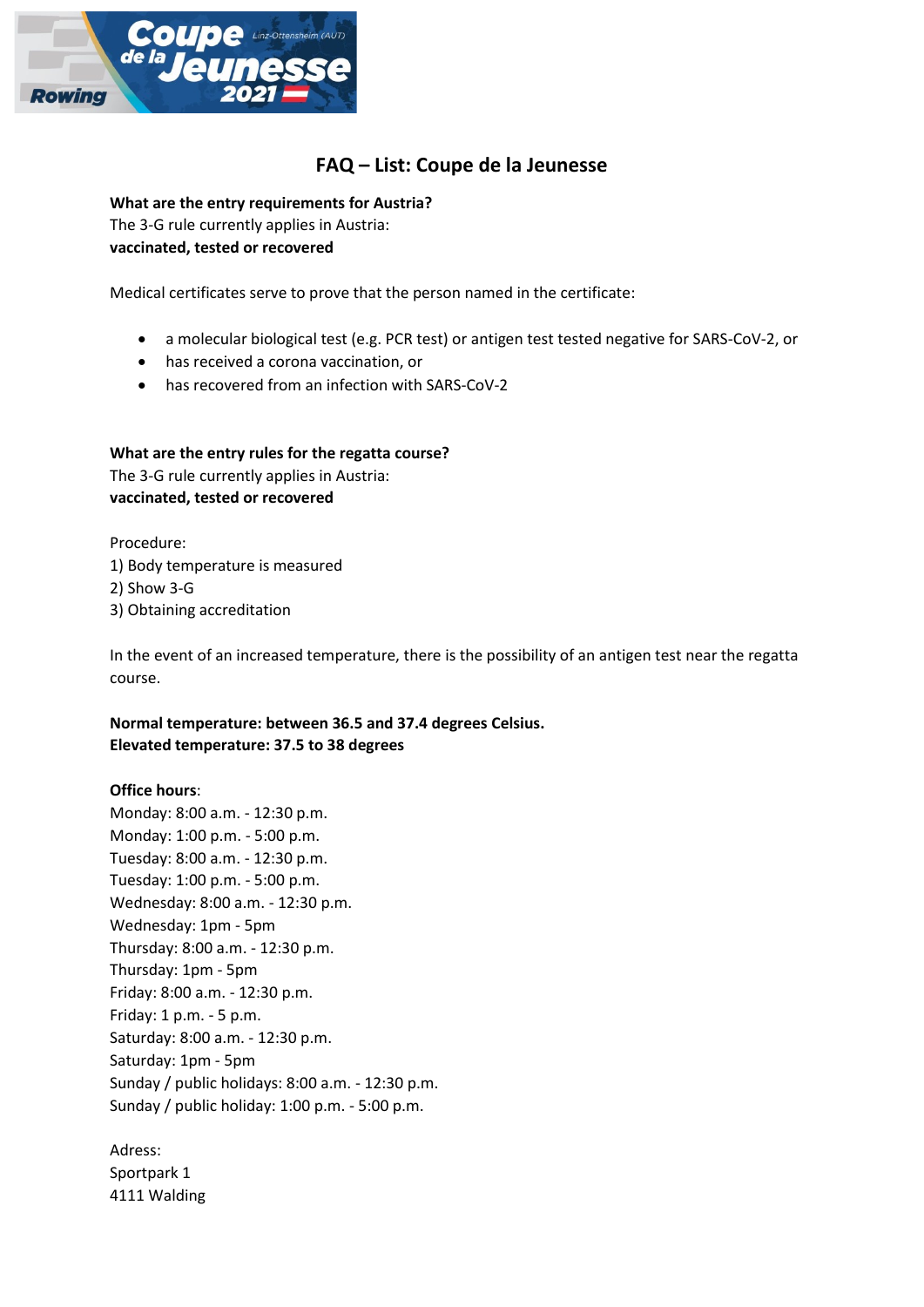

If this test is negative, the person is allowed to enter the regatta course and take part in the races. If the test is positive, the person must be quarantined for 5 days. People who were in contact with the "positive" tested person but were able to show negative tests and "normal" temperature values can still take part in the races and the event.

Costs caused by Corona (additional hotel / travel / food costs) are not covered by the organizer. These costs are to be borne by the respective persons or associations themselves. Any changes to trips and / or accommodation reservations must be organized by the associations themselves.

## **Which documents do I have to send to office@rudern-ooe.at to be able to participate in the event?**

- Confirmation of the declaration of consent to the prevention plan
- Health questionnaire

#### **Where can I find these documents?**

Click on the link below to download any documents or information for the Coupe de la Jeunesse: <https://www.rudern-ooe.at/cdlj/>

## **How long do I drive from the regatta course to the test road in Walding?**

The journey time is approx. 7 minutes.

## **What do I have to bring with me to be tested on the test road in Walding?**

You must bring a valid ID with you to the test road. Example: passport, identity card or driver's license

#### **Can I do a PCR test on the regatta course?**

Yes.

In order to get a PCR test on the regatta course you have to send a list with the number of persons, nation, first and last name of the desired persons to **office@rudern-ooe.at** by July 27th at the latest. The OC will then appoint a doctor, who will only be on the track on Friday from 7:00 a.m. to 2:00 p.m.

He can carry out a PCR test and issue an official document to you. The price of the PCR test varies from 120-100 € and depends mainly on the number of people tested.

Bankverbindung: OÖ Landesbank AG – Hypo IBAN: AT44540000000769760 BIC: OBLAAT2L

#### **Where can I do a PCR test after the event?**

In order to be able to do a PCR test after the event, you would have to talk to the doctor who offered the test on Friday at the regatta course.

This test would then be directly at his practice in Linz. You would then also have to pay the costs directly to him.

The contact details are as follows. Medical laboratory Dr. Niedetzky Europaplatz 7 A-4020 Linz Tel: +43 732 666566-0 Fax: +43 732 666566-10